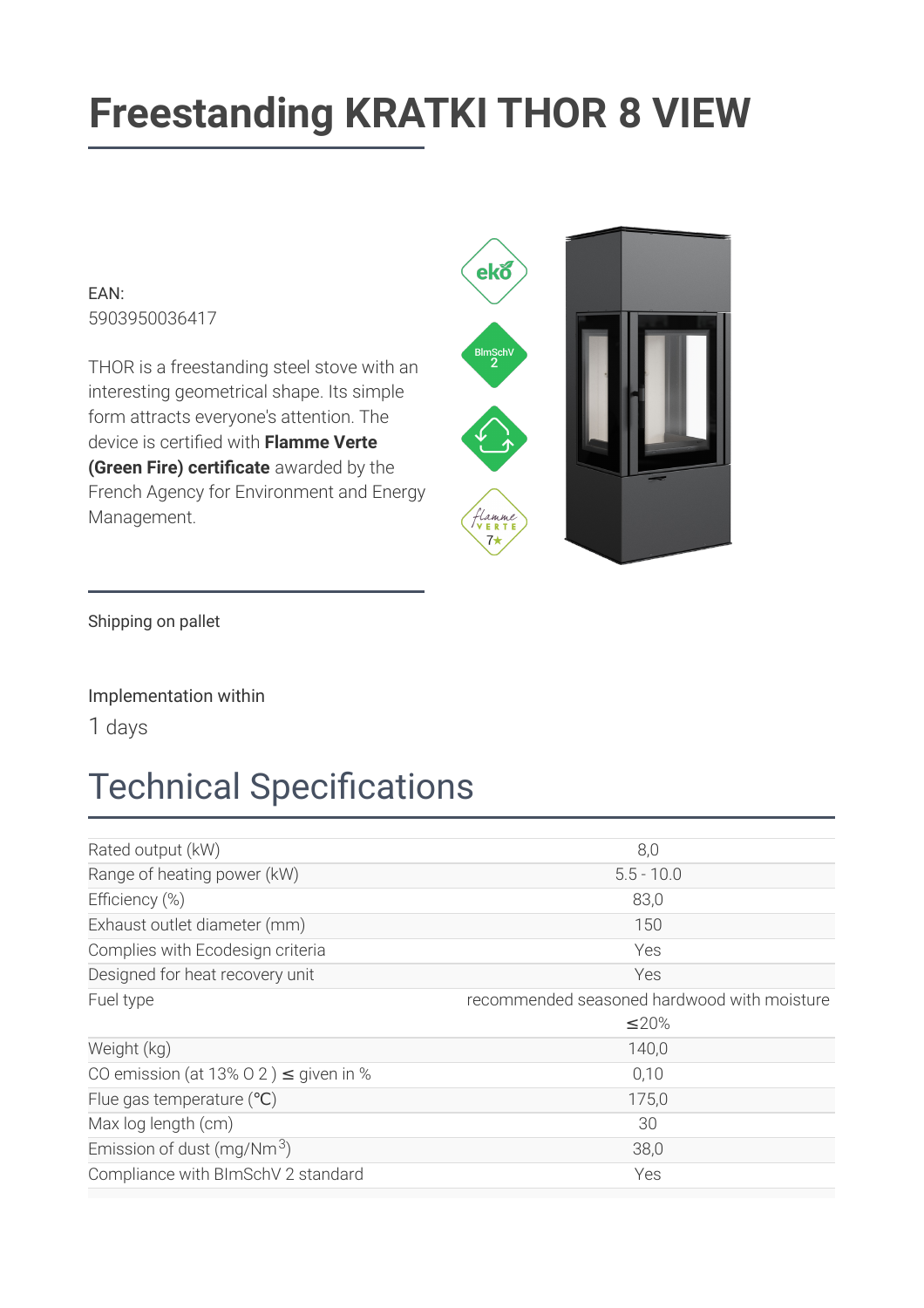| The energy efficiency index EEI            | 109,32       |
|--------------------------------------------|--------------|
| Glazing type                               | lateral      |
| Opening of the doors                       | to the right |
| Material                                   | steel        |
| Width (cm)                                 | 52,10        |
| Height (cm)                                | 122,40       |
| Depth (cm)                                 | 43,80        |
| External air inlet                         | <b>Yes</b>   |
| The liner of the combustion chamber        | Yes          |
| Ashpan                                     | Yes          |
| Decorative printed glass                   | Yes          |
| ASDP - automatic control of the air supply | No           |
| <b>Turbine TURBOFAN</b>                    | <b>No</b>    |
| Water panel                                | No           |

### **Features**

#### **MODERN DESIGN**

Three side glazing makes the vision of fire more attractive, and the extra decorative glass highlight its charm. The interior of the stove is lined with Acumotte which perfectly contrasts with the stove, giving it a modern look. Acumotte is a ceramic material which accumulates heat and raises the temperature in the furnace.

Solid handle, makes it easy to seal the door. Thanks to this, the device works well in homes with recuperation.

#### **ECOLOGICAL COMBUSTION**

The unit meets the requirements of Ecodesign standards and the restrictions of the BImSchV 2 standard, which determines the maximum CO emission.

The device is certified with Flamme Verte (Green Fire) certificate awarded by the French Agency for Environment and Energy Management. The highest score of 7 stars guarantees that the fireplace meets the highest economic and ecological standards.

#### **MAXIMUM USE OF ENERGY**

More efficient combustion and longer maintenance of temperature by lining the combustion chamber with ceramic material Acumotte which accumulates heat and raises the temperature in the furnace.

Full combustion on the dust thanks to deflector which extend the exhaust path. This process increases the efficiency of burning and quarantees better energy use. It also minimizes the emission of harmful substances to the atmosphere. Additionaly a diphragm that functions similarly to the deflector has been installed at the exhaust outlet, which further enhances the effects of the device.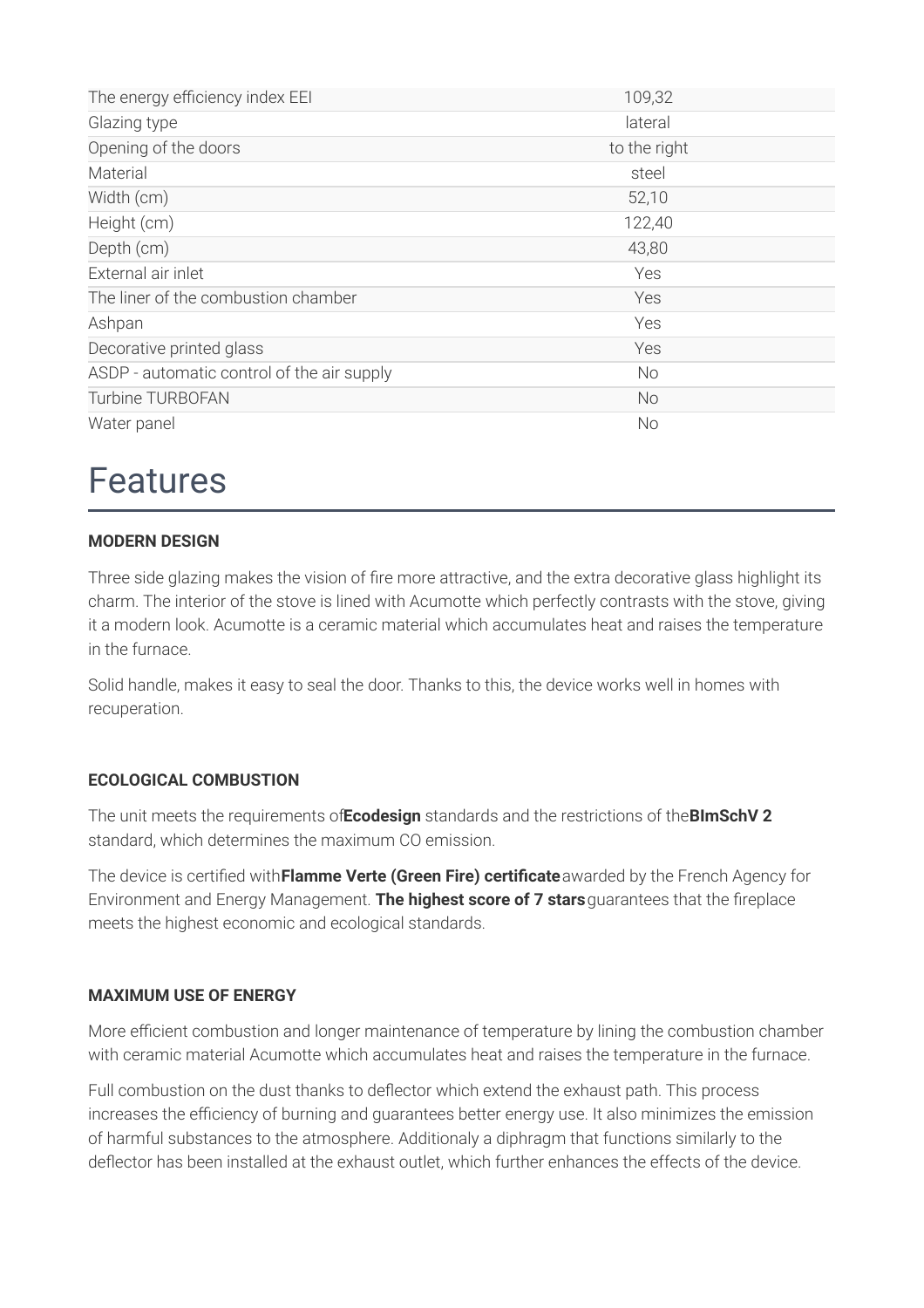Primary air is supplied to the insert thanks to the built-in 100 mm external air inlet. Air inlet is located from the bottom of the insert. Insert has a cover plate on the back wall and a hole in its base. Thanks to it the user can choose how to connect the external air kit. Air adjustment is done with a throttle adiustable by one requlator placed below the door. This solution prevents from improper usage. Whole mechanism works quietly and without fail.

In this insert there is triple air system of combustion chamber. Primary air which enables setting a fire is supplied under the grate. Secondary air - providing economic and ecological burning is supplied by holes on the back wall.

Additionally, this insert is equipped with Clean Glass System (air curtain), so the air is supplied directly to the glass through a system of channels located on the sides of the fireplace. In this way oxygen is supplied to the upper part of the combustion chamber, were happens post-combustion of gases produced while combustion of wood. At the same time it reduces harmful CO emissions to the atmosphere.

#### **SAFETY ON THE HIGHEST LEVEL**

Front of the stove is equipped with a heat resistant ceramic withstanding temperatures up to 800°C. We offered by us glass certified quality and safety.

The body and the front of the stove is resistant to high temperatures through the use of high quality steel. They also ensure the stability of the entire structure.

Excellent tightness thanks to the solid welding made in shielded noble gas. Steel elements are laser cut with the help of modern equipment, and then they are bent on CNC benders.

#### **COMFORTABLE USE**

Special profiled bottom plate of Acumotte is used in this insert. Thank to that the chamber of the stove is bigger and larger amount of wood can be put inside. Additionally shallow combustion chamber was used, this results on low demand for heating power.

Movable grate and ash drawer enable to keep the insert clean.

The glazing of the insert remains clean thanks to the clear glass system.

The air curtain separates the glass from the chamber. So it does not get dirty.

THOR has the ability to mount exhaust outlet both from the top and the back of the unit, making it easy for installation.

Under the fireplace is the chamber where the external air inlet system is hidden.

### **Technical drawing**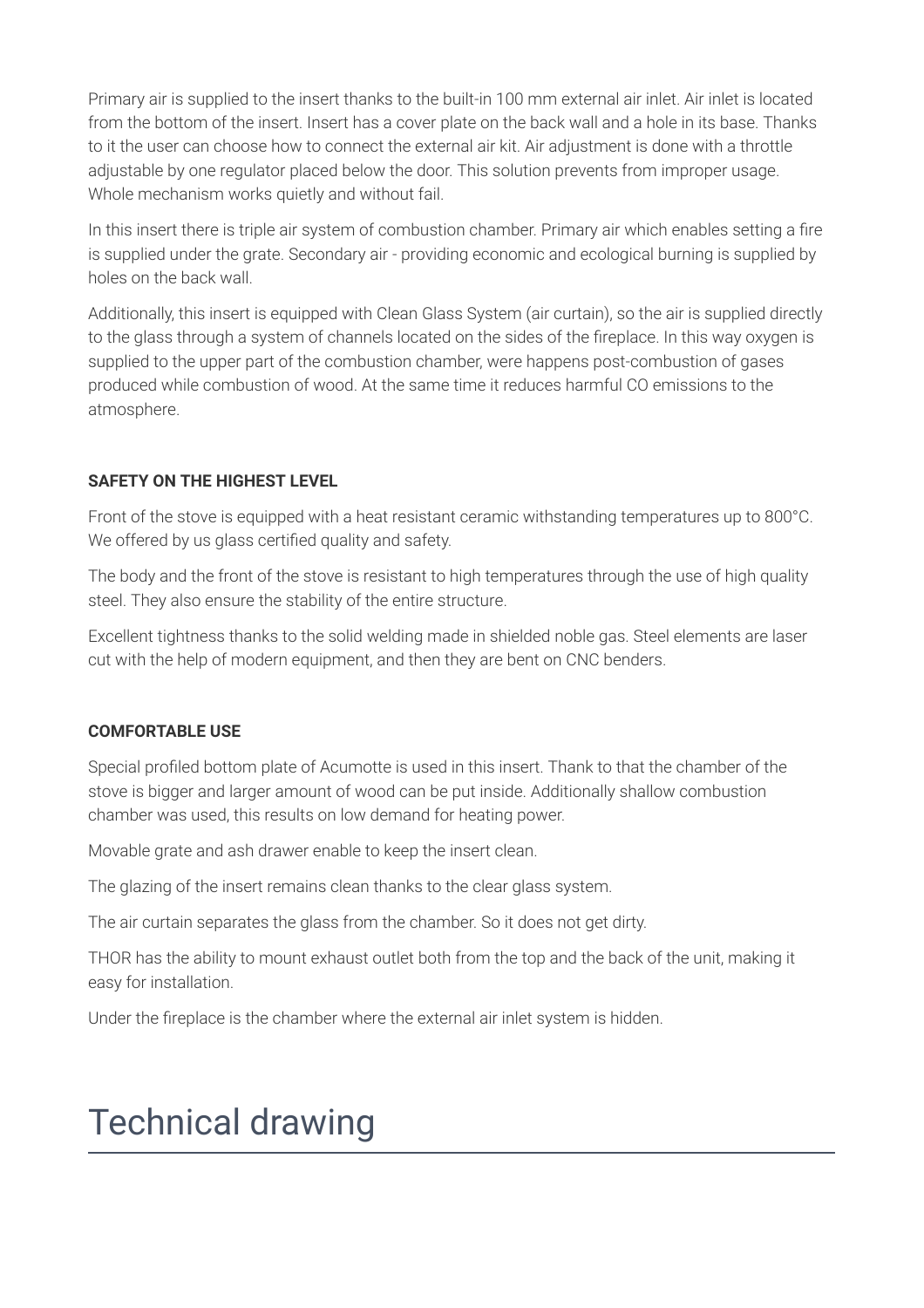

### **Additional options**



Top plate cover for STOVE AB S, THOR, FALCON, ANTARES Top plate cover for STOVE AB S, STOVE AB S/2, THOR, THOR/VIEW, FALCON, FALCON/VIEW, ANTARES is required for back exhaust outlet installation.



Spring for door shutting MB P/BS, LUCY P/BS, NADIA P/BS, THOR Spring for door shutting - automatically closes the door.

Steel pipe 150/1m Exhaust pipe designed for connecting wood-fired fireplace inserts an the existing flue pipes.

Steel pipe 150/0.5m Exhaust pipe designed for connecting wood-fired fireplace inserts an the existing flue pipes.